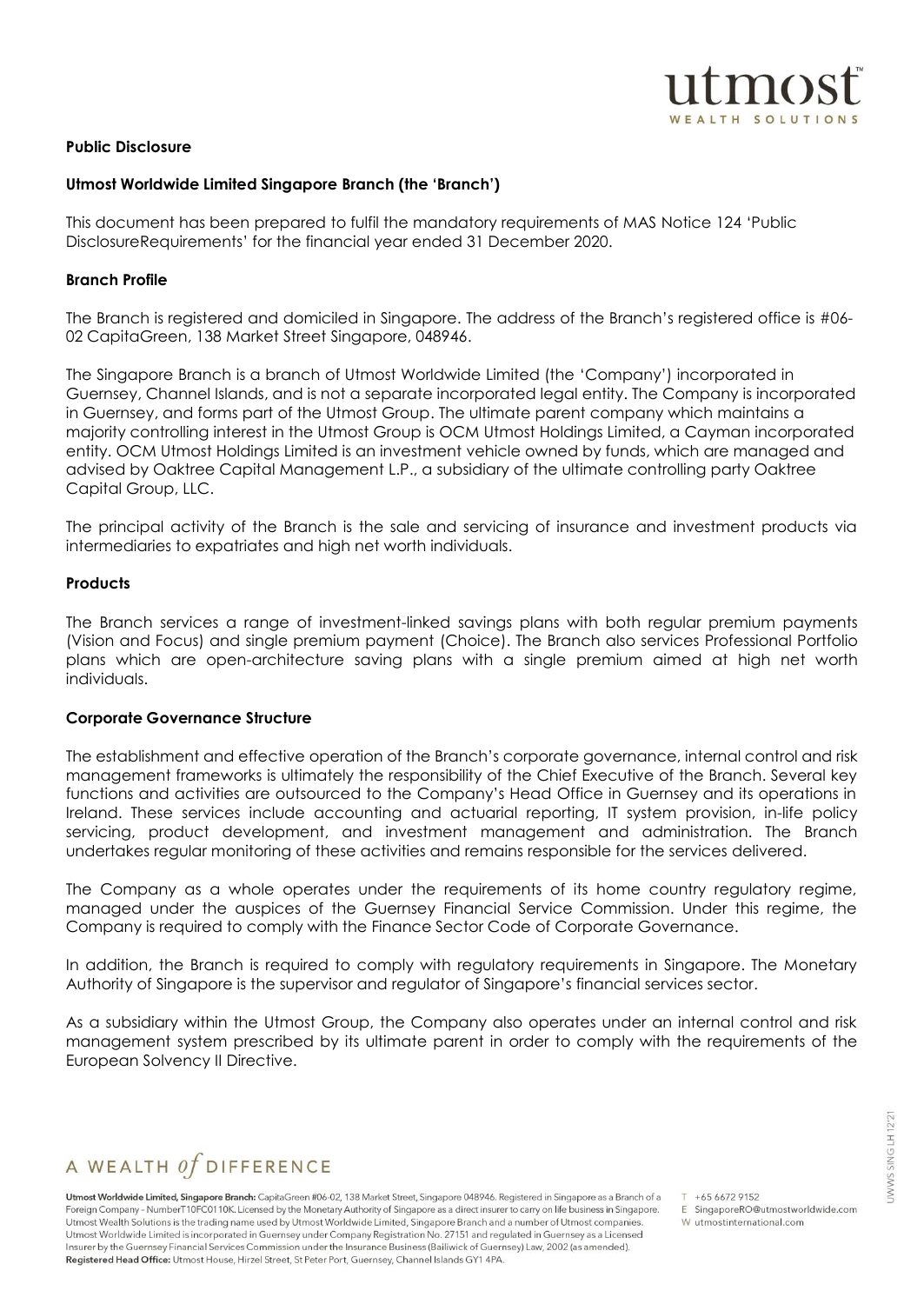This system sets out that there shall be a Board of Directors, an Audit and Risk Committee of the Board, a Chief Executive Officer with senior management and management committees as support to the Chief Executive Officer in matters relating to risk.

The internal control system requires that the Company establish three lines of defence:

- 1. the operating functions (the **"Risk Owners"**), which represent the first line of defence and have ultimate responsibility for risks relating to their area of expertise;
- 2. actuarial, compliance and risk management functions, which represent the second line of defence;
- 3. internal audit, which represents the third line of defence (together with actuarial, compliance and risk management functions they form the **"Control Functions")**.

The internal control and risk management system is integrated into the organisational structure and the decision-making processes. As well as the need to comply with applicable laws and regulations, the system requires that risks are identified, assessed, managed, monitored and reported. An Own Risk and Solvency Assessment (ORSA) is carried out by the Company and forms part of the risk management system.

| <b>Key Role</b>                         | <b>Description</b>                                                                                                                                                                                                                                                                                                                                                                                                                                  |  |  |  |  |
|-----------------------------------------|-----------------------------------------------------------------------------------------------------------------------------------------------------------------------------------------------------------------------------------------------------------------------------------------------------------------------------------------------------------------------------------------------------------------------------------------------------|--|--|--|--|
| <b>Board of Directors</b>               | The Board ensures that the risk management system identifies, evaluates<br>and controls the most significant company risks. Within the scope of its typical<br>duties and responsibilities, the Board is ultimately responsible for setting<br>strategies and policies in the area of risk management and internal control<br>and ensuring their adequacy and sustainability over time, in terms of<br>completeness, functioning and effectiveness. |  |  |  |  |
| <b>Audit Committee</b>                  | The Audit Committee is composed of non-executive directors; its mission is<br>to advise the Board, to put forward proposals regarding the internal control<br>and risk management system and oversee Internal and External audit<br>processes.                                                                                                                                                                                                      |  |  |  |  |
| <b>CEO and Management</b>               | The CEO is responsible for the implementation, maintenance and<br>monitoring of the system of internal controls and risk management,<br>including risks arising from non-compliance with regulations, in accordance<br>with the policies adopted by the Board of Directors. The senior management<br>support the CEO.                                                                                                                               |  |  |  |  |
| <b>Risk and Compliance</b><br>Committee | The Risk and Compliance Committee is composed of non-executive<br>directors; its mission is to advise the Board in the implementation,<br>maintenance and monitoring of the internal controls<br>and risk<br>management system.                                                                                                                                                                                                                     |  |  |  |  |
| <b>Actuarial Function</b>               | The Actuarial Function is responsible for the determination of the liabilities.<br>The Head of Actuarial functionally reports to the Board of Directors. The<br>Actuarial department provides the quantification of the risk-based capital<br>provides recommendations<br>requirements<br>and<br>asset-liability<br>on<br>management, underwriting and reinsurance strategy and data quality.                                                       |  |  |  |  |
| <b>Compliance Function</b>              | The Compliance function is responsible for advice on compliance with laws,<br>regulations and internal policies. The Head of Compliance functionally<br>reports to the Board of Directors.                                                                                                                                                                                                                                                          |  |  |  |  |

# A WEALTH  $of$  DIFFERENCE

Utmost Worldwide Limited, Singapore Branch: CapitaGreen #06-02, 138 Market Street, Singapore 048946. Registered in Singapore as a Branch of a Foreign Company - NumberT10FC0110K. Licensed by the Monetary Authority of Singapore as a direct insurer to carry on life business in Singapore. Utmost Wealth Solutions is the trading name used by Utmost Worldwide Limited, Singapore Branch and a number of Utmost companies. Utmost Worldwide Limited is incorporated in Guernsey under Company Registration No. 27151 and regulated in Guernsey as a Licensed Insurer by the Guernsey Financial Services Commission under the Insurance Business (Bailiwick of Guernsey) Law, 2002 (as amended). Registered Head Office: Utmost House, Hirzel Street, St Peter Port, Guernsey, Channel Islands GY1 4PA.

 $T + 6566729152$ 

- E SingaporeRO@utmostworldwide.com W utmostinternational.com
	-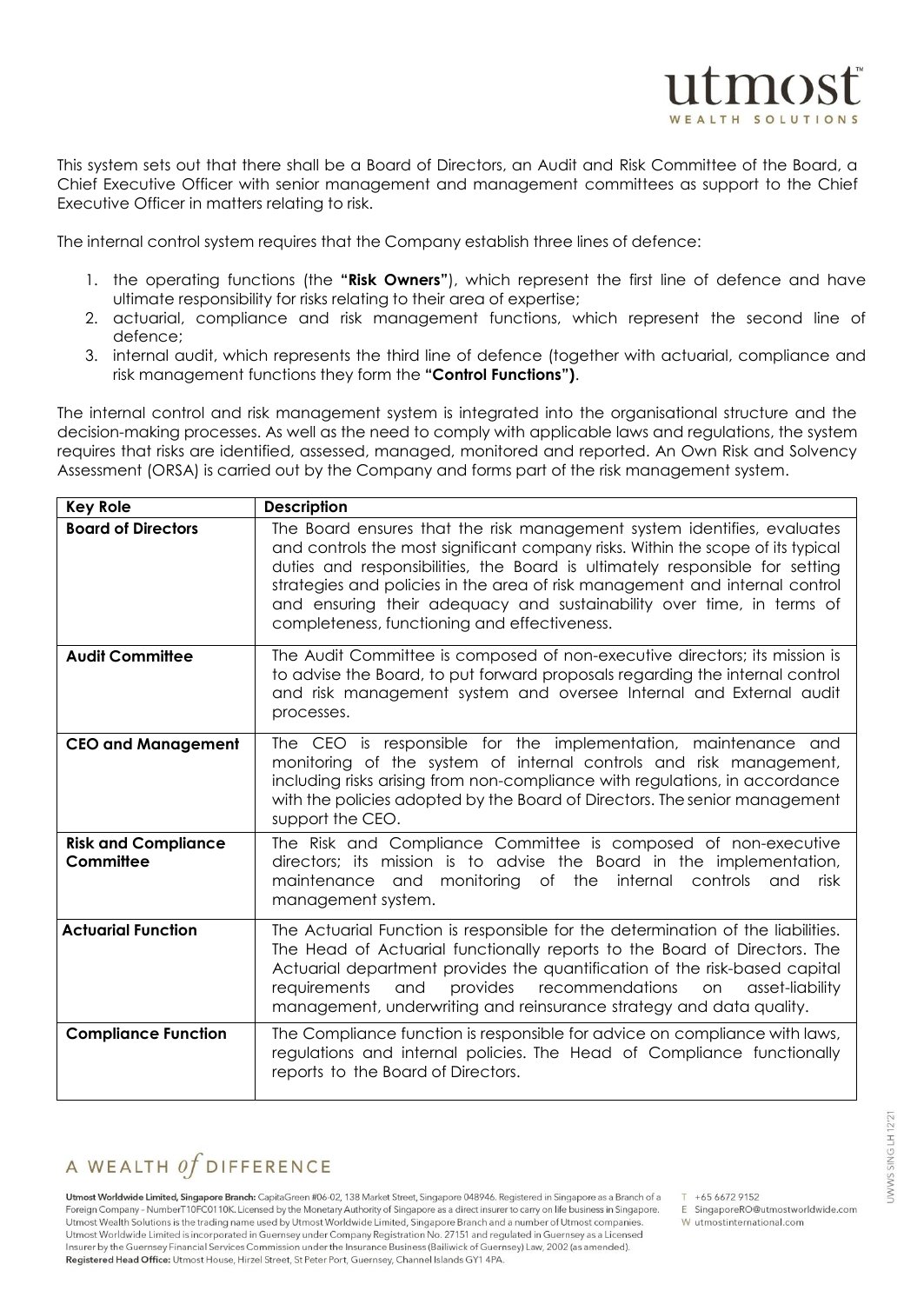# $\mathbf{mo}$ TH SOLUT

| <b>Risk Management</b><br><b>Function</b> | The Risk Management function is in charge of implementing and<br>overseeing the risk management system. Moreover, the Risk Management<br>function is responsible for coordinating the risk management policies,<br>executing risk controlling activities, and developing risk evaluation<br>methodologies. The Chief Risk Officer functionally reports to the Board of<br>Directors. |
|-------------------------------------------|--------------------------------------------------------------------------------------------------------------------------------------------------------------------------------------------------------------------------------------------------------------------------------------------------------------------------------------------------------------------------------------|
| <b>Internal Audit Function</b>            | The Internal Audit function is responsible for evaluating the effectiveness<br>and efficiency of the system of internal controls and the need for<br>improvement through support and advice to other business functions. The<br>Chief Internal Auditor reports directly to the Board's Audit Committee.                                                                              |

The Company has also established various other committees and forums with remits such as monitoring investment activity, monitoring distribution activities, and product development.

#### **Risk and Capital Management Framework**

The Branch's objectives while managing capital are as follows:

- To comply with the capital requirements under the Insurance Act, Insurance (Valuation and Capital) Regulations 2004 and MAS Notice 133 (Valuation and Capital Framework for Insurers);
- To safeguard the Branch's ability to provide future benefits for policyholders; and
- To maintain a strong capital base to support the development of its business.

The Branch is currently meeting all of these objectives.

Due to the investment-linked nature of the business written by the Branch, the liabilities mainly consist of unit reserves that are matched with the assets held for the policyholder funds, hence the asset/liability mismatch arising from the fund is minimal.

#### **Determination of technical reserves**

Actuarial liabilities are valued in compliance with the valuation methodology as specified in the Insurance (Valuation and Capital) Regulations 2004 and MAS Notice 133.

Policy liabilities are determined for each plan separately, and these are summed together to form the total policy liabilities. The policy liability of each plan is the sum of the unit reserve and the non-unit reserve. The non-unit reserve is derived using the discounted prospective cash-flow method on best estimate assumptions plus provisions for adverse deviation ("PADs").

#### **Reserves – Method**

The actuarial liability comprised the unit reserves, which are calculated as the bid value of the units or other investments attaching to the policies, together with non-unit policy reserves.

# A WEALTH  $of$  DIFFERENCE

Utmost Worldwide Limited, Singapore Branch: CapitaGreen #06-02, 138 Market Street, Singapore 048946. Registered in Singapore as a Branch of a Foreign Company - NumberT10FC0110K. Licensed by the Monetary Authority of Singapore as a direct insurer to carry on life business in Singapore. Utmost Wealth Solutions is the trading name used by Utmost Worldwide Limited, Singapore Branch and a number of Utmost companies. Utmost Worldwide Limited is incorporated in Guernsey under Company Registration No. 27151 and regulated in Guernsey as a Licensed Insurer by the Guernsey Financial Services Commission under the Insurance Business (Bailiwick of Guernsey) Law, 2002 (as amended). Registered Head Office: Utmost House, Hirzel Street, St Peter Port, Guernsey, Channel Islands GY1 4PA.

 $T + 6566729152$ E SingaporeRO@utmostworldwide.com

W utmostinternational.com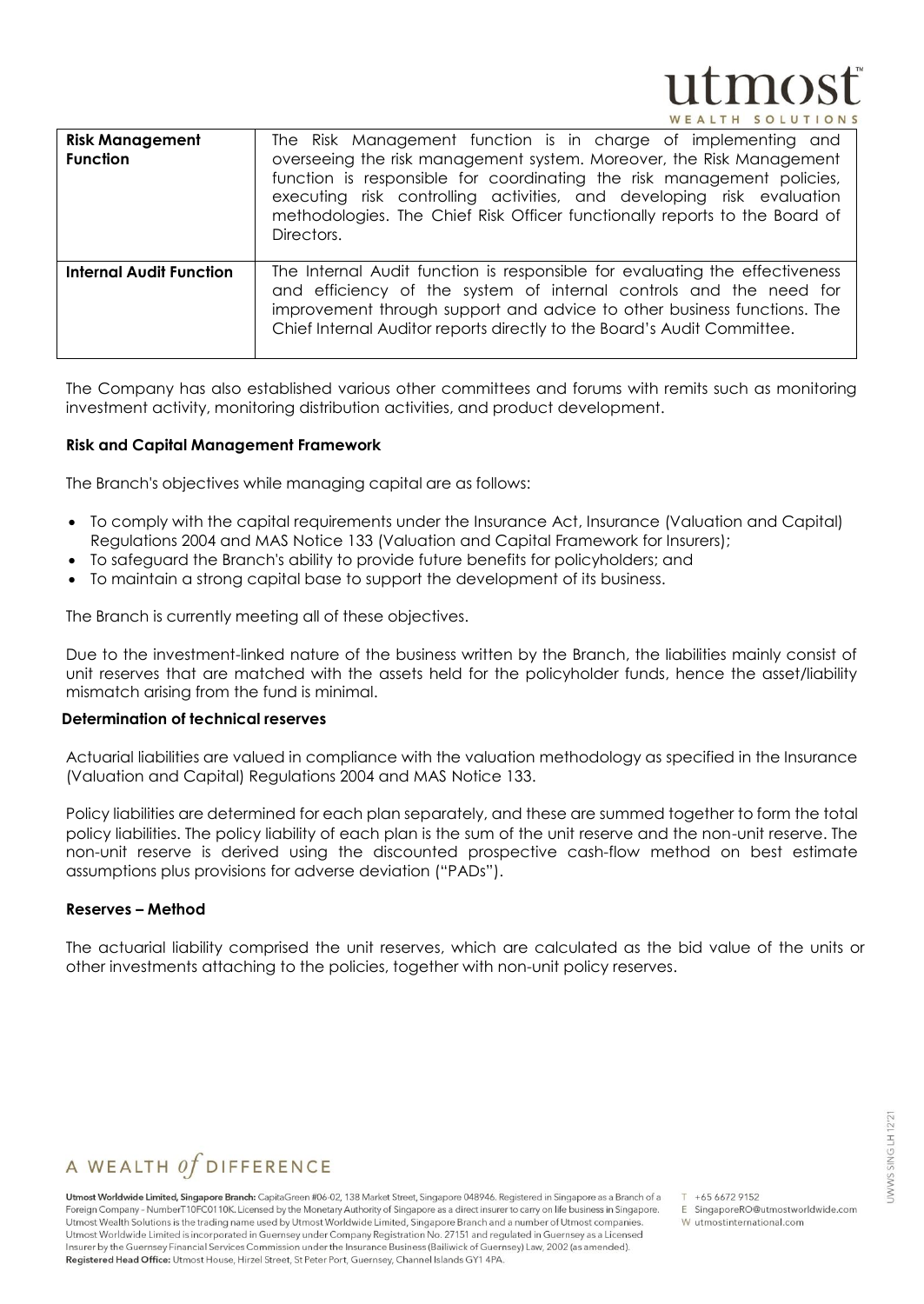#### **Reserves – Basis**

- The unit growth rate and the discount rate used in the non-unit reserves are calculated in accordancewith the methodologies prescribed in MAS Notice 133.
- Inflation is set by referencing the currencies in which the Branch's expenses are incurred and calculatinga weighted assumption based on this.
- Tax is in accordance with the tax rate set out by Inland Revenue Authority Singapore.
- Exchange rates are set as per the prevailing rates at the valuation date.
- The Company performs extensive experience analysis on its entire book of business to investigate the lapse, paid up and mortality rates of the Company. These are used to set the best estimate assumptions.
- Expense investigations are also carried out to produce the expense assumptions.

#### **Capital Adequacy**

An insurer carrying on life insurance business in Singapore is required to maintain the fund solvency margin and capital adequacy ratio as stipulated in the Insurance (Valuation and Capital) Regulations 2004 and MAS Notice 133. The Company maintains a Singapore Insurance Fund, for which it is required to maintain the financial resources at all times not less than the total risk requirement of the fund, as modified by any additional requirement imposed by the MAS. The capital adequacy requirement of a registered insurer shall at all times be such that the financial resources of the insurer are not less than the sum of the aggregate of the total risk requirement of all insurance funds (except for an insurance fund in respect of offshore policies) established and maintained by the insurer under the Insurance Act; and Minimum amount of SGD5 million, whichever is the higher.

The Branch defines capital as regulatory capital. Regulatory capital is the minimum amount of assets that must be held to meet statutory solvency requirements. The Branch monitors its capital position to ensure that the statutory solvency requirements are met at all times.

The financial instruments held within the Branch to cover the capital requirements are mainly cash and government bonds. These instruments have limited sensitivity to market variables and thereby stabilise the solvency position. Financial resource restrictions arising from asset concentrations are monitored closely. The Branch complied with all capital requirements during the financial year ended 31 December 2020.

The Capital Adequacy Ratio of 208% and Financial Resources of SGD 22.9M as at 31 December 2020 were higher than the regulatory minimum requirements of 110% and SGD 5M respectively.

#### **Investment Policy and Management**

The key objectives of investment and asset management activities are:

- Improving investment risk management;
- Enhancing investment performance;
- Optimizing investment management costs;
- Maintaining liquidity in normal and stressed operating environments.

Investment activities are carried out in a sound and prudent manner to ensure that the company meets its contractual liabilities to policyholders, and in compliance with principles set out in Solvency II Directive and related relevant implementation measures. Through portfolio diversification and a prudent liability-driven investment strategy, the company aims at maximizing the investment returns for a given Risk Appetite and to achieve its business objectives.

# A WEALTH  $of$  DIFFERENCE

Utmost Worldwide Limited, Singapore Branch: CapitaGreen #06-02, 138 Market Street, Singapore 048946. Registered in Singapore as a Branch of a Foreign Company - NumberT10FC0110K. Licensed by the Monetary Authority of Singapore as a direct insurer to carry on life business in Singapore. Utmost Wealth Solutions is the trading name used by Utmost Worldwide Limited, Singapore Branch and a number of Utmost companies. Utmost Worldwide Limited is incorporated in Guernsey under Company Registration No. 27151 and regulated in Guernsey as a Licensed Insurer by the Guernsey Financial Services Commission under the Insurance Business (Bailiwick of Guernsey) Law, 2002 (as amended). Registered Head Office: Utmost House, Hirzel Street, St Peter Port, Guernsey, Channel Islands GY1 4PA.

 $T + 6566729152$ 

- E SingaporeRO@utmostworldwide.com W utmostinternational.com
	-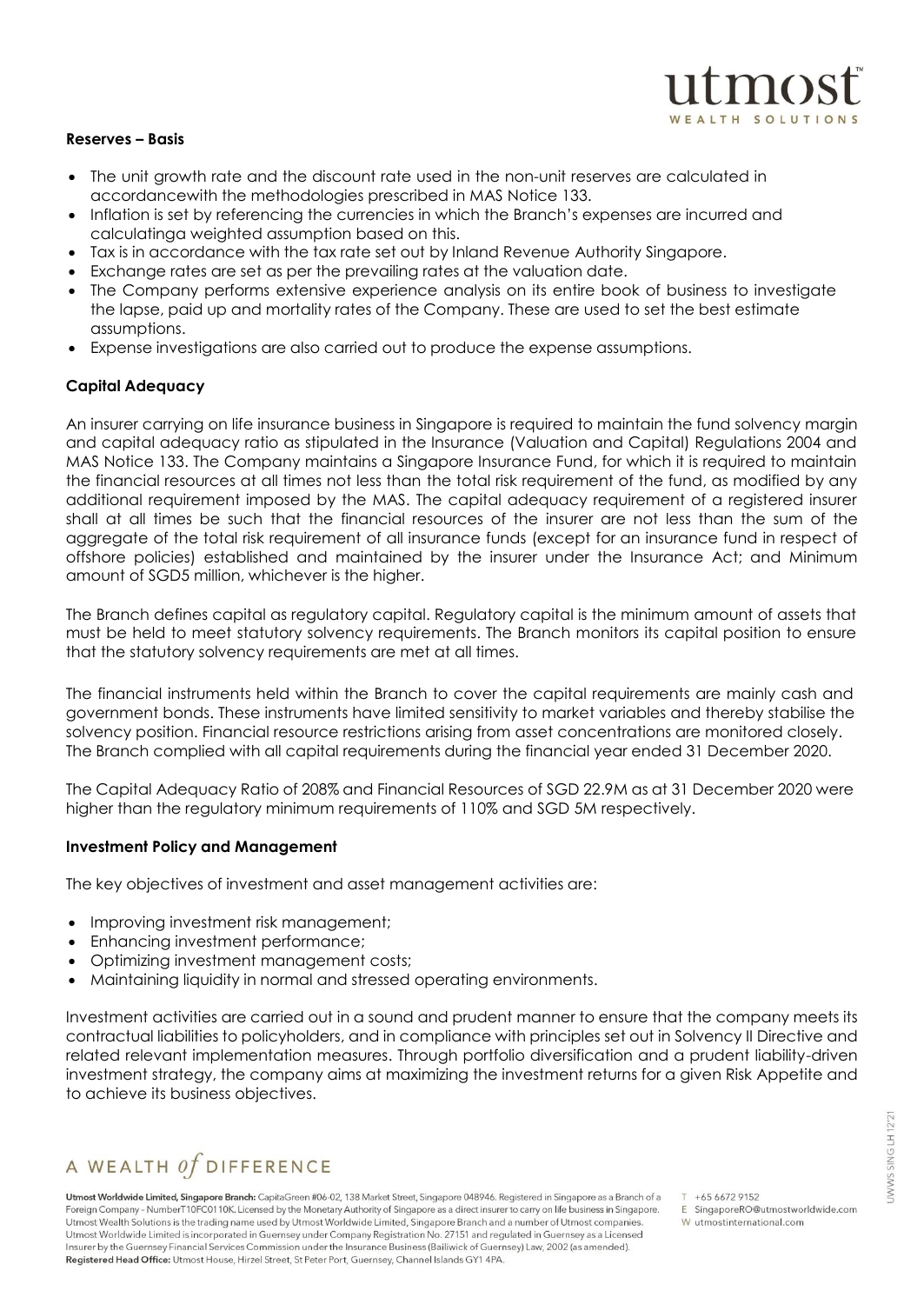

The standard processes, procedures and responsibilities prescribed in this Policy are aimed at establishing a sound management of Liquidity Risk to preserve the stability and solvency of the group under extreme conditions, and at leveraging synergies, best practices, and specialized competences in complex activities undertaken within the group for the benefit of the group and of its single companies.

#### **Risk Exposures**

#### Market risk

The Branch has exposure to market risk through the nature of the products offered and the investment strategy of Branch funds. The products are entirely investment linked savings, from which the Branch earns fee income on these policyholder funds, such that the Branch is exposed to secondary market risk through fluctuations in fund related fee income. The Branch surplus funds are invested in cash and government bonds, which have limited market risk.

#### Currency risk

The Branch is principally exposed to currency risk through mismatch between assets and liabilities denominated in currencies other than the Singapore Dollar, with the mismatch being an inherent feature of the business model. The Branch monitors the currency position and can, if appropriate, take action to modify the exposure to reduce the effect on financial resources arising from any restrictions applied under the requirements of MAS Notice 133.

The Branch's currency exposure based on the information provided to key management is as follows: Financial assets and liabilities exposed to currency risk as at 31 December 2020.

*Figures expressed below in Singapore Dollars (SGD).*

|                                         | <b>USD</b>     | <b>SGD</b>    | <b>GBP</b>     | Other         | Total          |
|-----------------------------------------|----------------|---------------|----------------|---------------|----------------|
|                                         |                |               |                |               |                |
| As at 31 December<br>2020               |                |               |                |               |                |
|                                         |                |               |                |               |                |
| <b>Financial Assets</b>                 | 110,240,983    | 48,418,069    | 124,263,648    | 14,739,997    | 297,662,697    |
|                                         |                |               |                |               |                |
| <b>Financial Liabilities</b>            | $-108,368,655$ | $-33,089,703$ | $-112,969,826$ | $-13.944.954$ | $-268,373,137$ |
|                                         |                |               |                |               |                |
| Net Financial Assets /<br>(Liabilities) | ,872,328       | 15,328,366    | 11,293,822     | 795,043       | 29,289,560     |

As at 31 December 2020, if the Singapore Dollar strengthened/weakened by 5% against the USD and GBP with all other variables including tax rate being held constant, losses after tax would increase/decrease by SGD 93,616 & SGD 564,691 respectively.

Cash flow and fair value interest rate risks

Cash flow interest rate risk is the risk that future cash flows of a financial instrument will fluctuate because of changes in market interest rates. Fair value interest rate risk is the risk that the fair value of a financial instrument will fluctuate due to changes in market interest rates. Liabilities are valued using currency specific prevailing market interest rates.

# A WEALTH  $of$  DIFFERENCE

Utmost Worldwide Limited, Singapore Branch: CapitaGreen #06-02, 138 Market Street, Singapore 048946. Registered in Singapore as a Branch of a Foreign Company - NumberT10FC0110K. Licensed by the Monetary Authority of Singapore as a direct insurer to carry on life business in Singapore. Utmost Wealth Solutions is the trading name used by Utmost Worldwide Limited, Singapore Branch and a number of Utmost companies. Utmost Worldwide Limited is incorporated in Guernsey under Company Registration No. 27151 and regulated in Guernsey as a Licensed Insurer by the Guernsey Financial Services Commission under the Insurance Business (Bailiwick of Guernsey) Law, 2002 (as amended). Registered Head Office: Utmost House, Hirzel Street, St Peter Port, Guernsey, Channel Islands GY1 4PA.

 $T + 6566729152$ 

E SingaporeRO@utmostworldwide.com W utmostinternational.com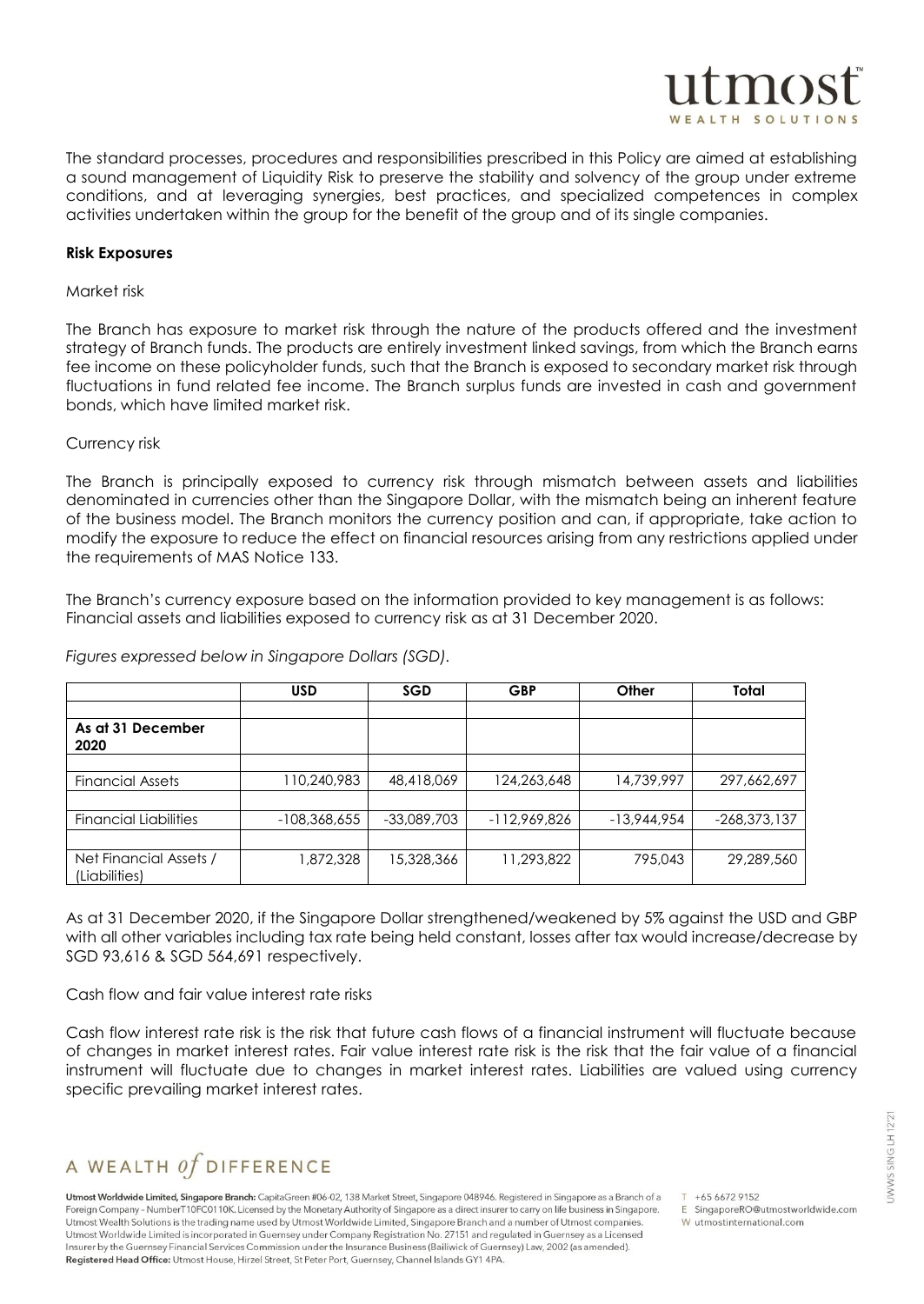The Branch is primarily exposed to low interest rates, which increases the value of the liabilities. A further interest rate risk arises from short-term bank deposits held which at present attract no or minimal interest. Interest rates are at historic lows and are expected to remain as such for the short term. The Branch does not have significant exposure to interest rate risk.

#### Credit risk

The Branch has exposure to credit risk, which is the risk that a counterparty will be unable to pay amounts in full when due. Key areas where the Branch is exposed to credit risk are:

- Cash and cash equivalents
- Government bonds;
- Investment contract receivables; and
- Other current assets (excepting prepayments).

The Branch structures the levels of credit risk it accepts in respect of its cash holdings by placing limits on its exposure to a single counterparty, or groups of counterparty. Limits on the levels of credit risk are based on guidelines issued by the Chief Risk Officer of the company, with modification where appropriate to the circumstances of the Branch, and are ratified by the Board of Directors of the Company. The Investment Committee, under powers delegated by the Board, carries out monitoring of adherence to the guidelines.

Financial assets that are neither past due nor impaired mainly comprise of the following:

- Deposits with financial institutions with appropriate credit rating by international credit rating agencies;
- Government bonds; and
- Investment contract receivables from policyholders.

#### Liquidity risk

Prudent liquidity risk management implies maintaining sufficient cash and marketable securities, the availability of funding through an adequate amount of committed credit facilities and the ability to close out market positions. The Branch manages its liquidity risk by maintaining sufficient cash and bank balances.

Any policy can be surrendered at any time, and all financial and insurance liabilities to contract holders are therefore shown with a minimum maturity of 0-1 years. In practice, this is extremely unlikely to happen. The Branch, under exceptional circumstances, has the right to delay any surrender or surrenders to protect the interest of other policyholders and, more specifically, the contractual ability to reflect the settlement terms achieved on the disposal of assets in the terms it offers on the settlement of liabilities backed by those assets.

# A WEALTH  $of$  DIFFERENCE

Utmost Worldwide Limited, Singapore Branch: CapitaGreen #06-02, 138 Market Street, Singapore 048946. Registered in Singapore as a Branch of a Foreign Company - NumberT10FC0110K. Licensed by the Monetary Authority of Singapore as a direct insurer to carry on life business in Singapore. Utmost Wealth Solutions is the trading name used by Utmost Worldwide Limited, Singapore Branch and a number of Utmost companies. Utmost Worldwide Limited is incorporated in Guernsey under Company Registration No. 27151 and regulated in Guernsey as a Licensed Insurer by the Guernsey Financial Services Commission under the Insurance Business (Bailiwick of Guernsey) Law, 2002 (as amended). Registered Head Office: Utmost House, Hirzel Street, St Peter Port, Guernsey, Channel Islands GY1 4PA.

 $T + 6566729152$ 

E SingaporeRO@utmostworldwide.com

 $\mathbf{m}$ <sup>o</sup>

W utmostinternational.com